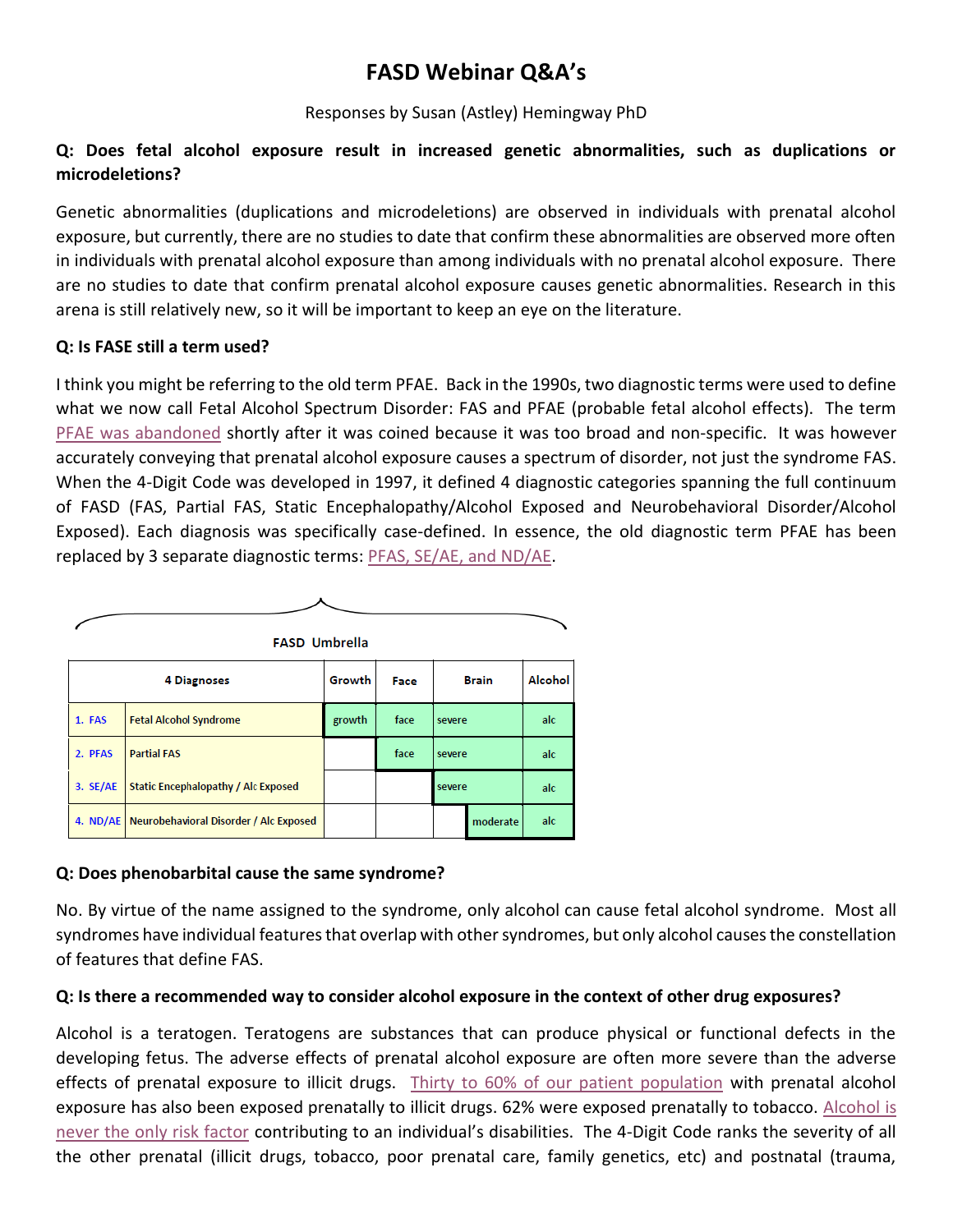multiple home placements, neglect, etc) adverse exposures and events that, in addition to alcohol, are adversely impacting the individual. In our [recent publication](http://depts.washington.edu/fasdpn/pdfs/Hemingway2020Risks.pdf) we found that prenatal alcohol exposure was the dominant risk factor explaining the largest proportion of variance in regional brain size and brain function.

## **Q: What term do you use when speaking with the children themselves, and do you give them guidance on describing it to others, at school, for example?**

With caregiver permission and involvement, we share results of the diagnosis with the child/adolescent in a way that is appropriate for their chronological and developmental age. We provide constructive feedback focusing on their positive qualities and strengths and acknowledging the areas that are more challenging for them. We rarely if ever feel compelled to use any of the diagnostic terms when speaking with the children/adolescents. Rather, we provide them with guidance for how they might share the challenges they experience with friends and teachers.

## **Q: Is there any guidance out there for working with adults who likely have FASD but were never diagnosed as children? Specifically working in behavioral health setting treating MH and SUDs?**

In our experience, adults benefit greatly from an FASD diagnostic evaluation. Our oldest patient to date was 52 years old. A diagnosis can help qualify adults for services and provide them insight into their own strengths and weaknesses. One of the most compelling cases we had back in the 1990s was a young male adult living on the streets of Seattle. He was a kind sole that was struggling to survive on the streets. He had been in and out of jail not because he was a hardened criminal, but because he was often the victim of a crime perpetrated by other individuals who had duped him into being the one to enter the store and steal something. He blamed himself for his homelessness, sharing with us that he continually made poor decisions that landed him in trouble. His FASD diagnostic evaluation confirmed he met the criteria for full FAS. The diagnosis was a paradigm shift for him. For the first time he understood that his poor decision-making skills, impulsivity, cognitive limitations were brain-based and likely caused by his exposure to a teratogen during gestation. His homelessness was not his fault. He said receiving the diagnosis was like "having a burlap sack removed from his head". He felt he could see more clearly why things in his life never went well. We connected him up with services. It was a memorable moment in clinic for both the patient and the clinical team.

## **Q: What is the current composition of your multidisciplinary team doing these evaluations?**

Since prenatal alcohol exposure can adversely impact growth, craniofacial structure and CNS function, we need a team trained to assess all these areas. The medical doctor's role is to assess growth, facial anomalies and structural/neurological abnormalities of the brain. The Speech Language Pathologist assesses language skills. The Occupational Therapist assesses motor function and sensory issues. The psychologist assesses cognition, achievement, executive function, memory, attention, etc. Ideally, this team is working together on the same day (interdisciplinary) to conduct an evaluation, derive a diagnosis and generate intervention recommendations. It is also possible to work together but on different days (multidisciplinary) to achieve the same outcome. For example, the patient might be evaluated by each team member on different days. The team then comes together at the end of the process to derive the diagnosis and intervention plan.

## **Q: What is the lifelong impact of FASD?**

The lifelong impact of FASD is different for each individual. The adverse impact can be substantially mitigated with an early accurate diagnosis, early intervention and a strong social support network. Historically, adults with undiagnosed FASD struggled to live independently, keep a job, make friends and not fall victim to crime. These outcomes can be avoided. Having provided FASD diagnostic services to individuals in WA State over 30